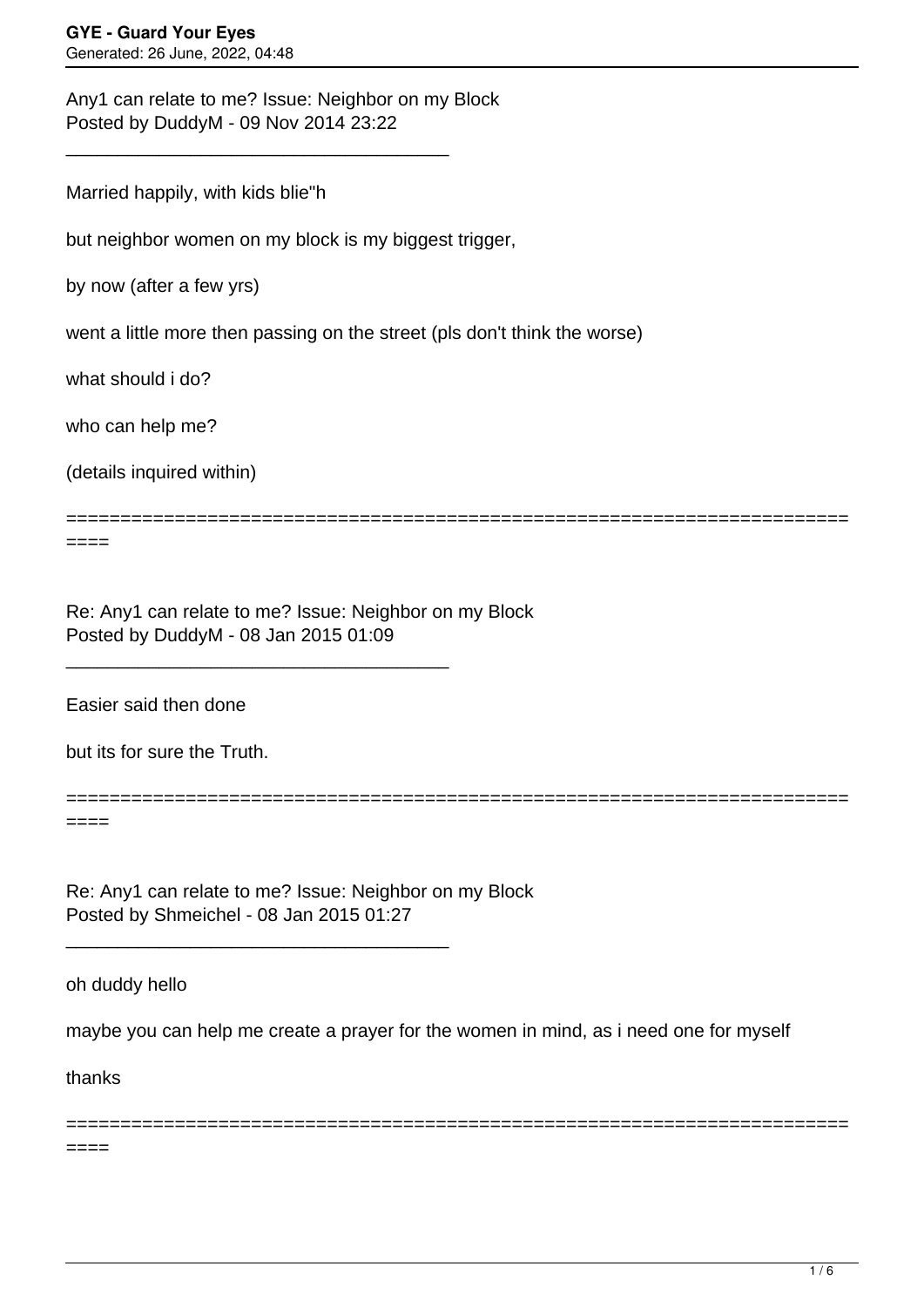Re: Any1 can relate to me? Issue: Neighbor on my Block Posted by DuddyM - 08 Jan 2015 01:42

Maybe have more Kavanna in the Tfilah

\_\_\_\_\_\_\_\_\_\_\_\_\_\_\_\_\_\_\_\_\_\_\_\_\_\_\_\_\_\_\_\_\_\_\_\_\_

???????? ???? ???? ??? ...????...?????...????? ??... ?

but i doubt that this is what Dov means

he means and talks about A Tfila for Her Health, Mental and Social Etc.

====

Re: Any1 can relate to me? Issue: Neighbor on my Block Posted by Shmeichel - 08 Jan 2015 04:15

\_\_\_\_\_\_\_\_\_\_\_\_\_\_\_\_\_\_\_\_\_\_\_\_\_\_\_\_\_\_\_\_\_\_\_\_\_

exactly

i am tryin to do them dov tefileh

i need your 2 sense

======================================================================== ====

========================================================================

Re: Any1 can relate to me? Issue: Neighbor on my Block Posted by Shakeitoff - 09 Jan 2015 04:37

\_\_\_\_\_\_\_\_\_\_\_\_\_\_\_\_\_\_\_\_\_\_\_\_\_\_\_\_\_\_\_\_\_\_\_\_\_

Maybe this will be useful to you? I'm new here. I've set myself to read aloud each day one Principle and one Tool, in order. Reading it aloud helps me slow down and pay attention.

This is what I read on the discussion of Tool 3 (I think): As someone who is working the 12 Steps once wrote:"Today, the fight is much easier for me. When I have urges, I admit powerlessness, acknowledge that Hashem is the only One that can - and will - help me, and I ask Hashem to remove the lust from me. I am frankly surprised by how much better this works than fighting the urges head on".

I have a constant problem because my work takes me to schools and nursing homes in the non-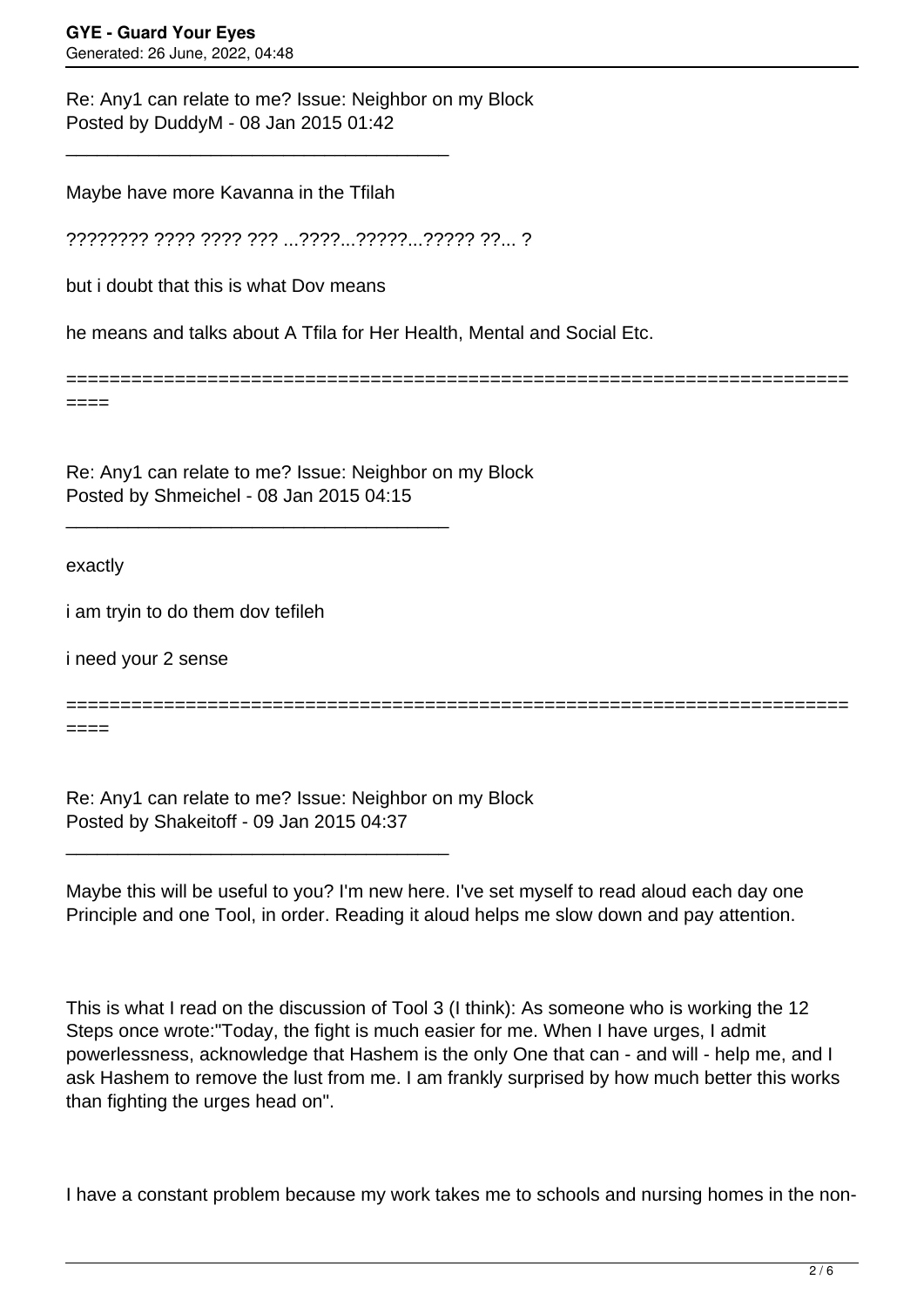Jewish community, where most staff are female. Today, I was at a nursing home, writing my visit note, when I glanced up and noticed that of the 6 staffers 10 feet away from me, 5 were female...and young. I mentally asked HaShem to take away my improper thoughts. It worked instantly.

Best of luck to you and all of us.

========================================================================

====

Re: Any1 can relate to me? Issue: Neighbor on my Block Posted by Shmeichel - 09 Jan 2015 05:09

\_\_\_\_\_\_\_\_\_\_\_\_\_\_\_\_\_\_\_\_\_\_\_\_\_\_\_\_\_\_\_\_\_\_\_\_\_

wow! gevaldig!

dear duudy i need your help!

======================================================================== ====

Re: Any1 can relate to me? Issue: Neighbor on my Block Posted by DuddyM - 11 Jan 2015 20:30

\_\_\_\_\_\_\_\_\_\_\_\_\_\_\_\_\_\_\_\_\_\_\_\_\_\_\_\_\_\_\_\_\_\_\_\_\_

GM reb Shmeichel

wonder what help i can offer u?

im here tzadik

========================================================================

====

Re: Any1 can relate to me? Issue: Neighbor on my Block Posted by Shmeichel - 12 Jan 2015 17:57

i need you to compose a tefileh for my poor soul

\_\_\_\_\_\_\_\_\_\_\_\_\_\_\_\_\_\_\_\_\_\_\_\_\_\_\_\_\_\_\_\_\_\_\_\_\_

a prayer to god, in which i pray for that wonder women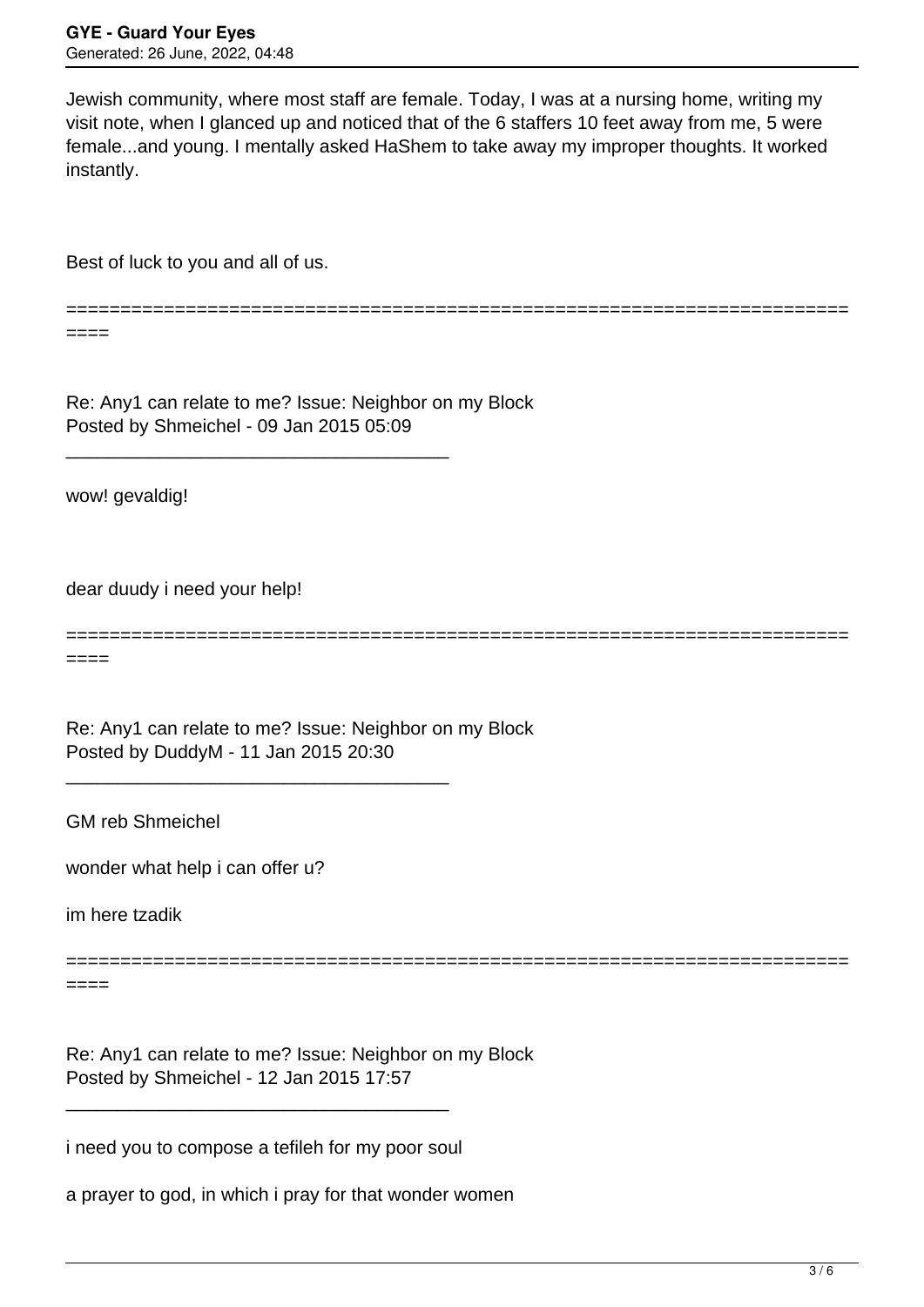that everything should be good and perfect for her, in every aspect of her life

====

Re: Any1 can relate to me? Issue: Neighbor on my Block Posted by DuddyM - 13 Jan 2015 20:22

isnt it easier to try not to think at all from her>???

\_\_\_\_\_\_\_\_\_\_\_\_\_\_\_\_\_\_\_\_\_\_\_\_\_\_\_\_\_\_\_\_\_\_\_\_\_

\_\_\_\_\_\_\_\_\_\_\_\_\_\_\_\_\_\_\_\_\_\_\_\_\_\_\_\_\_\_\_\_\_\_\_\_\_

======================================================================== ====

========================================================================

Re: Any1 can relate to me? Issue: Neighbor on my Block Posted by Shmeichel - 13 Jan 2015 22:18

in the short run, it might be easier

but in the long run, no its not!

========================================================================

====

Re: Any1 can relate to me? Issue: Neighbor on my Block Posted by DuddyM - 23 Jan 2015 20:19

\_\_\_\_\_\_\_\_\_\_\_\_\_\_\_\_\_\_\_\_\_\_\_\_\_\_\_\_\_\_\_\_\_\_\_\_\_

who knows the real truth?

1 thing is that i know for sure...

for sure life is much easier and less stress without her being in it (not every second scared that ill be caught or so)

even its hard to avoid, and to look away.....

so let put it that way:

**hard to live all without her, but much much harder with her, believe me guys**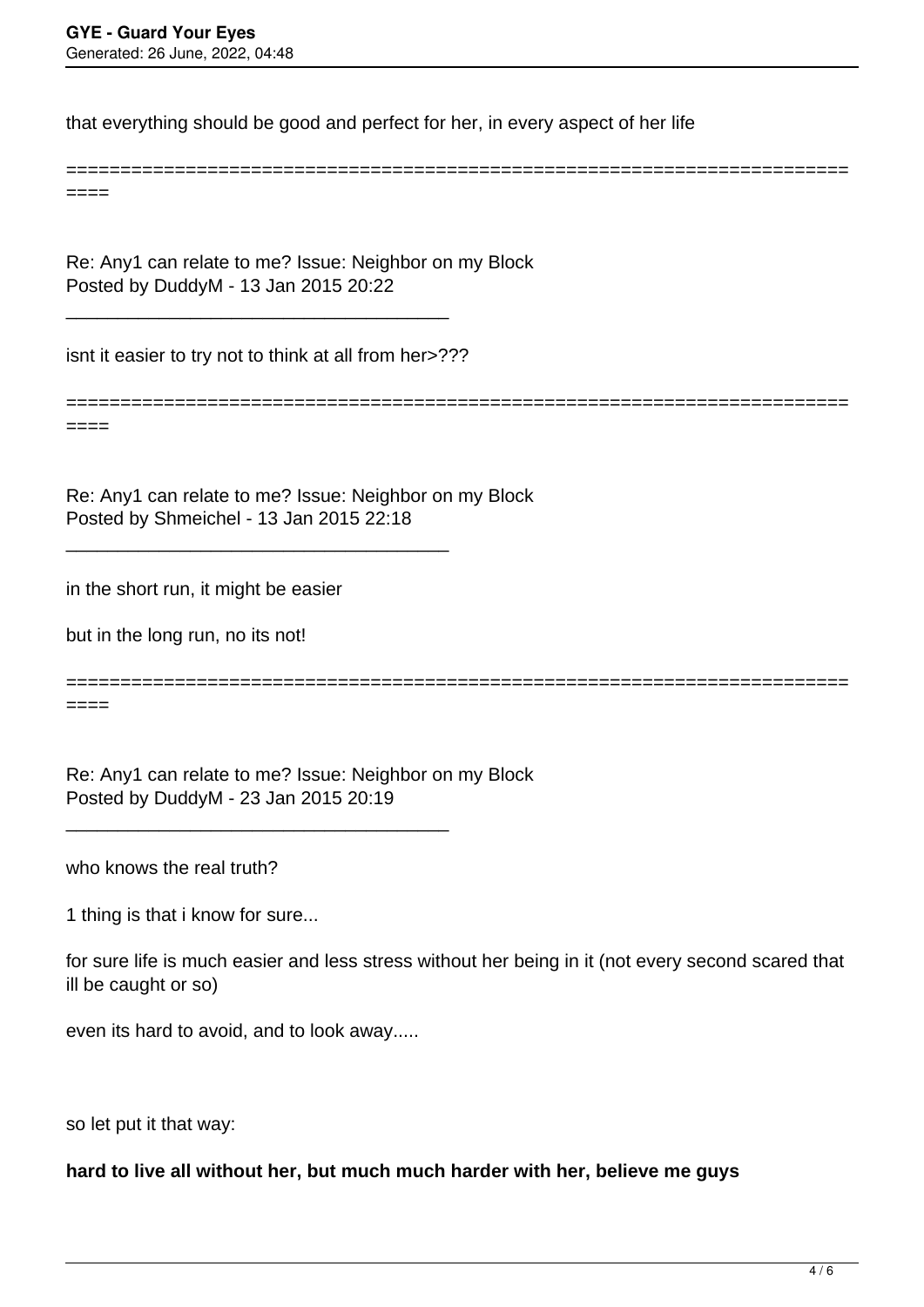but the thing is when the addiction works up, we forget the real emes

========================================================================

====

Re: Any1 can relate to me? Issue: Neighbor on my Block Posted by Shmeichel - 23 Jan 2015 20:28

\_\_\_\_\_\_\_\_\_\_\_\_\_\_\_\_\_\_\_\_\_\_\_\_\_\_\_\_\_\_\_\_\_\_\_\_\_

so we have to avoid the addiction from working up, for any price

how can we do that? any idea?

========================================================================

====

Re: Any1 can relate to me? Issue: Neighbor on my Block Posted by yidtryingharder - 23 Jan 2015 20:32

\_\_\_\_\_\_\_\_\_\_\_\_\_\_\_\_\_\_\_\_\_\_\_\_\_\_\_\_\_\_\_\_\_\_\_\_\_

\_\_\_\_\_\_\_\_\_\_\_\_\_\_\_\_\_\_\_\_\_\_\_\_\_\_\_\_\_\_\_\_\_\_\_\_\_

by giving up our lives thoughts and fantasies to hashem and realizing that he can wants and will take these nissyons from us IF we give them to him

========================================================================

========================================================================

 $====$ 

Re: Any1 can relate to me? Issue: Neighbor on my Block Posted by Shmeichel - 30 Jan 2015 20:49

duddy how are you?

thinking about you

====

Re: Any1 can relate to me? Issue: Neighbor on my Block Posted by cordnoy - 30 Jan 2015 21:04

\_\_\_\_\_\_\_\_\_\_\_\_\_\_\_\_\_\_\_\_\_\_\_\_\_\_\_\_\_\_\_\_\_\_\_\_\_

he's fine; don't worry about him; he should stop worryin' as well.